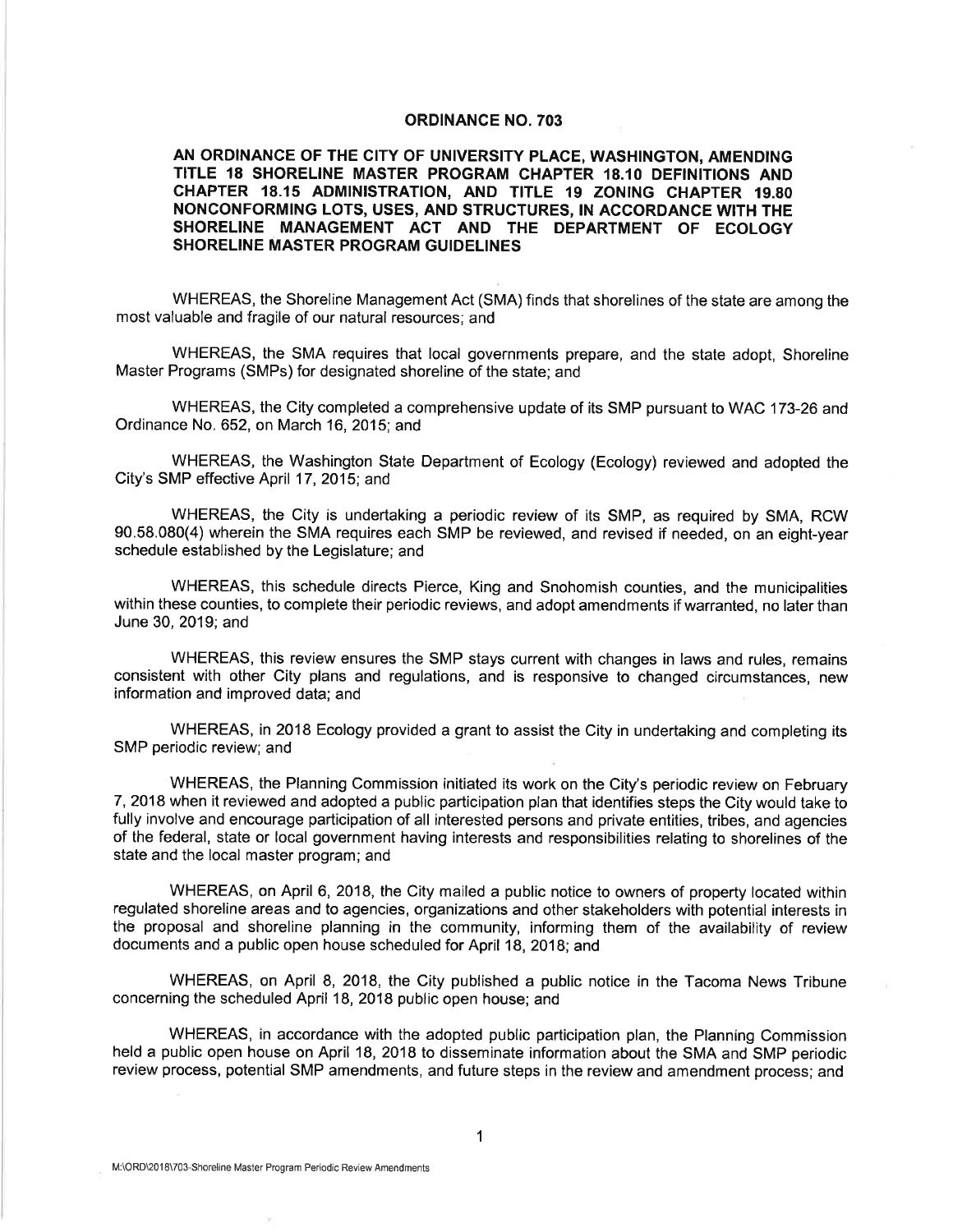WHEREAS, the City's Responsible Official issued a SEPA Determination of Nonsignificance with a 14-day comment period on May 3, 2018 and received written comment from the Department of Ecology concerning future recommended policy development and implementation relating to the Tacoma Smelter Plume: and

WHEREAS, the City submitted a Notice of Intent to Adopt Amendment to the Department of Commerce on May 2, 2018 to initiate a 60-day state agency review period, and no comments have been received: and

WHEREAS, the City elected to use the optional joint review process that combines a joint Planning Commission/Ecology public hearing and the local and state public comment periods required by RCW 90.58.090; and

WHEREAS, on May 4, 2018 and May 25, 2018, the City published a public notice in the Tacoma News Tribune concerning the scheduled June 6, 2018 joint public hearing and the combined comment period that ran from May 4, 2018 through the June 6, 2018 hearing; and

WHEREAS, on May 4, 2018, the City mailed a public notice to owners of property located within regulated shoreline areas and to agencies, organizations and other stakeholders with potential interests in the proposal and shoreline planning in the community, informing them of the availability of review documents, the comment period, and the joint public hearing scheduled for June 6, 2018; and

WHEREAS, after considering public comment at the June 6, 2018 hearing, the Planning Commission determined that the City's SMP, as amended, will remain supportive of and consistent with the City's Comprehensive Plan goals, objectives and policies; and

WHEREAS, the Planning Commission determined that the SMP, as amended, will recognize private property rights and be consistent with other property regulations and those rights afforded to property owners; and

WHEREAS, the Planning Commission determined that the SMP, as amended, will protect the public health, safety and welfare and comply with the Shoreline Management Act and Shoreline Master Program Guidelines; and

WHEREAS, the Planning Commission found that City had reviewed amendments to chapter 90.58 RCW and Ecology guidelines that have occurred since its SMP was last amended, and determined that local amendments are needed to maintain compliance; and

WHEREAS, the Planning Commission found that the City had reviewed changes to its comprehensive plan and development regulations and determined that the City's SMP policies and regulations remain consistent with them; and

WHEREAS, the Planning Commission found that the City had determined during its periodic review that changed circumstances, new information or improved data do not warrant additional amendments to the SMP; and

WHEREAS, on June 6, 2018, the Planning Commission voted unanimously to recommended approval of amendments to UPMC Title 18 Shoreline Master Program and associated amendments to Title 19 Zoning; and

WHEREAS, on June 14, 2018, the City submitted a Responsiveness Summary to Ecology that summarized public comment received at the Planning Commission's public hearing and provides responses to this comment: and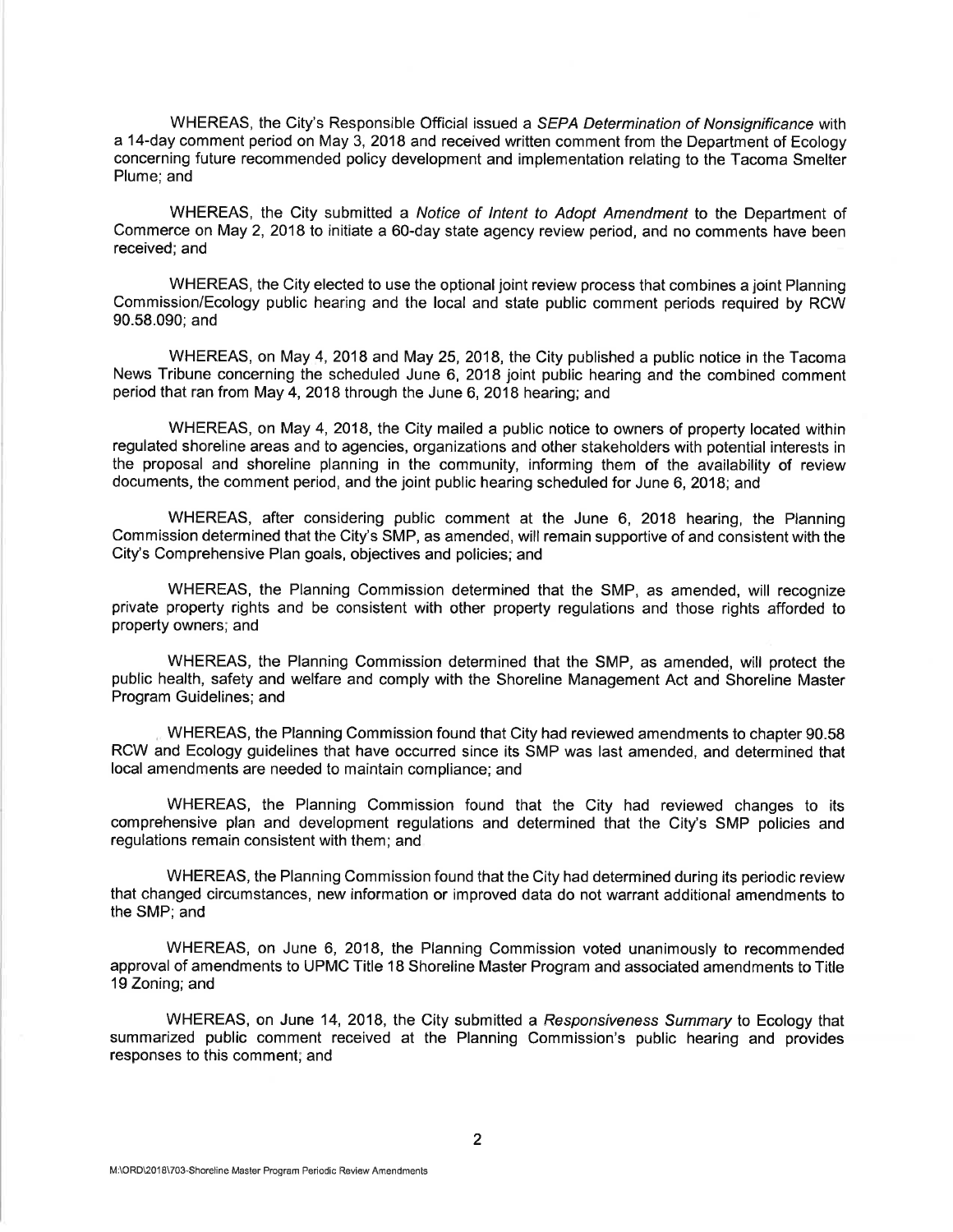WHEREAS, Ecology reviewed the Planning Commission's recommended amendments and Responsiveness Summary and issued an Initial Compliance Determination that the proposal is consistent with state shoreline planning policies and guidelines; and

WHEREAS, the City Council conducted a public hearing on proposed SMP amendments on July 16, 2018, and after considering public testimony, Council concurred with each of the findings made by the Planning Commission when that body issued its recommendation to the City Council on June 6, 2018.

### NOW, THEREFORE, THE CITY COUNCIL OF THE CITY OF UNIVERSITY PLACE. **WASHINGTON, DOES ORDAIN AS FOLLOWS:**

Section 1. Title 18 Shoreline Master Program -- Text Amendments. University Place Municipal Code Title 18 Shoreline Master Program is hereby amended as set forth in Exhibit "A" attached.

Section 2. Title 19 Zoning -- Text Amendments. University Place Municipal Code Title 19 Zoning is hereby amended as set forth in Exhibit "A" attached.

Section 3. Severability. If any section, sentence, clause or phrase of this Title shall be held to be invalid or unconstitutional by a court of competent jurisdiction, such invalidity or unconstitutionality shall not affect the validity or constitutionality of any other section, sentence, clause or phrase of this Title.

Section 4. Publication and Effective Date. A summary of this ordinance, consisting of its title, shall be published in the official newspaper of the City. This ordinance shall take effect fourteen (14) days following the date of the written notice of final action to the City of University Place from the Washington State Department of Ecology approving the Shoreline Master Program.

PASSED BY THE CITY COUNCIL ON JULY 16, 2018.

ent Keel, Mavor

**ATTEST:** Emelita/Genetia/City Clerk **S TO FORM:** 

Matthew S. Kaser, City Attorney

Date of Publication: 07/18/18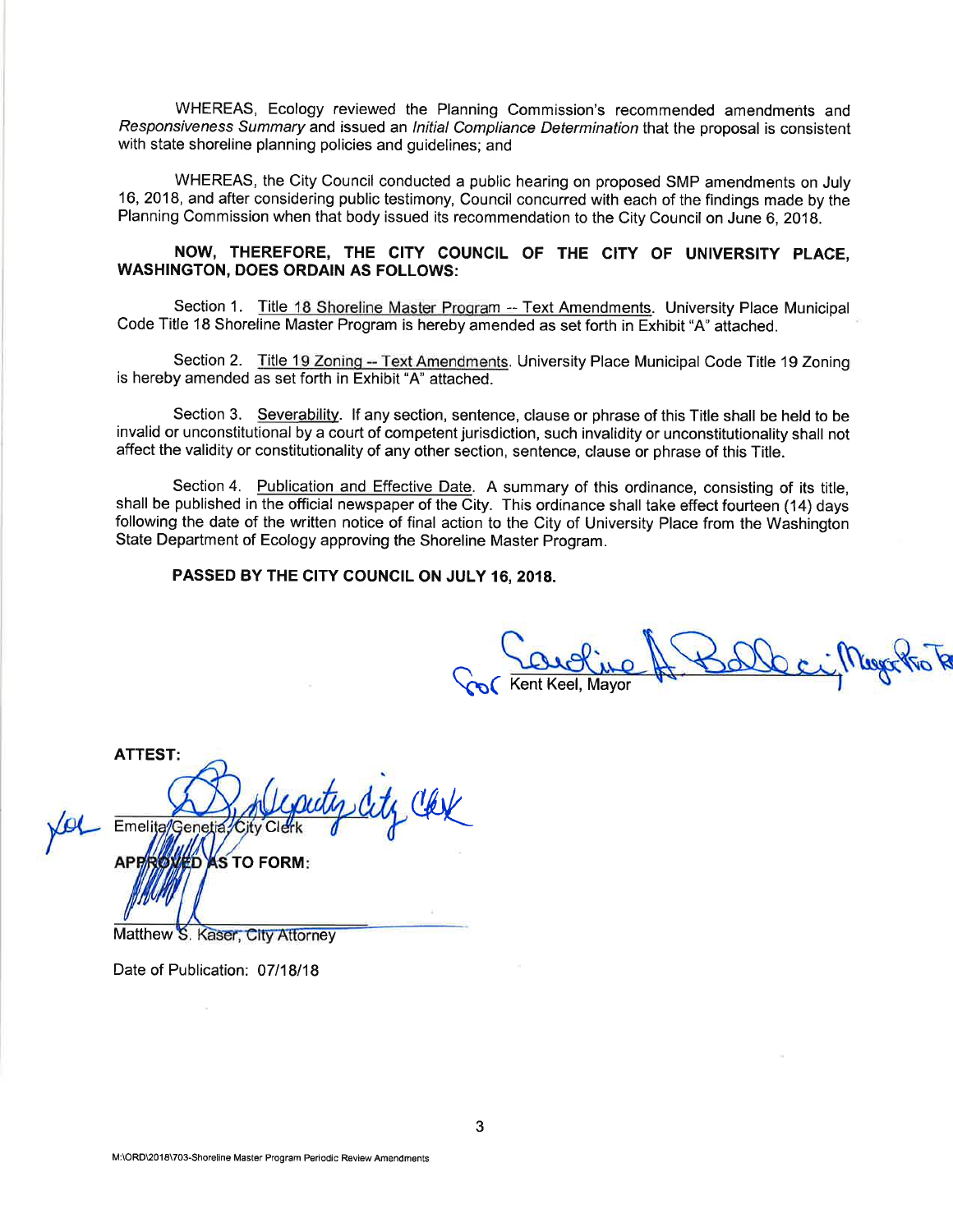# **Exhibit A to Ordinance No. 703 SMP PERIODIC REVIEW AMENDMENTS**

**TITLE 18 SHORELINE MASTER PROGRAM Chapter 18.10 DEFINITIONS** 

### **18.10.020 Definitions.**

**"Development"** means the construction or exterior alteration of structures; dredging; drilling; dumping; filling; removal of any sand, gravel or minerals; bulkheading; driving of piling; placing of obstructions; or any project of a permanent or temporary nature which interferes with the normal public use of the surface of the waters overlying lands subject to this title at any state of water level. "Development" does not include dismantling or removing structures if there is no other associated development or redevelopment.

**"Exempt development"** means developments set forth in WAC 173‐27‐040 and RCW 90.58.030(3)(e), 90.58.140(9), 90.58.147, 90.58.355, and 90.58.515 which are not required to obtain a substantial development permit but which must otherwise comply with applicable provisions of the Act and the local Shoreline Program. These include:

1. Normal maintenance, repair, or replacement of existing structures, developments, or utilities, including damage by accident, fire, or elements. "Normal maintenance" includes those usual acts to prevent a decline, lapse, or cessation from a lawfully established condition. "Normal repair" means to restore a development to a state comparable to its original condition, including but not limited to its size, shape, configuration, location and external appearance, within a reasonable period after decay or partial destruction, except where repair causes substantial adverse effects to shoreline resource or environment. Replacement of a structure or development may be authorized as repair where such replacement is the common method of repair for the type of structure or development and the replacement structure or development is comparable to the original structure or development including but not limited to its size, shape, configuration, location and external appearance and the replacement does not cause substantial adverse effects to shoreline resources or environment;

2. Construction of the normal protective bulkhead common to single‐family residences;

3. Emergency construction necessary to protect property from damage by the elements;

4. Construction and practices normal or necessary for farming, irrigation, and ranching activities, as described in WAC 173-27-040(2)(e);

5. Construction or modification of navigational aids such as channel markers and anchor buoys;

6. Construction on shorelands by an owner, lessee, or contract purchaser of a single‐family residence for his own use or for the use of his family, which residence does not exceed a height of 35 feet above average grade level and which meets all requirements of the State agency or local government having jurisdiction thereof, other than requirements imposed pursuant to this title;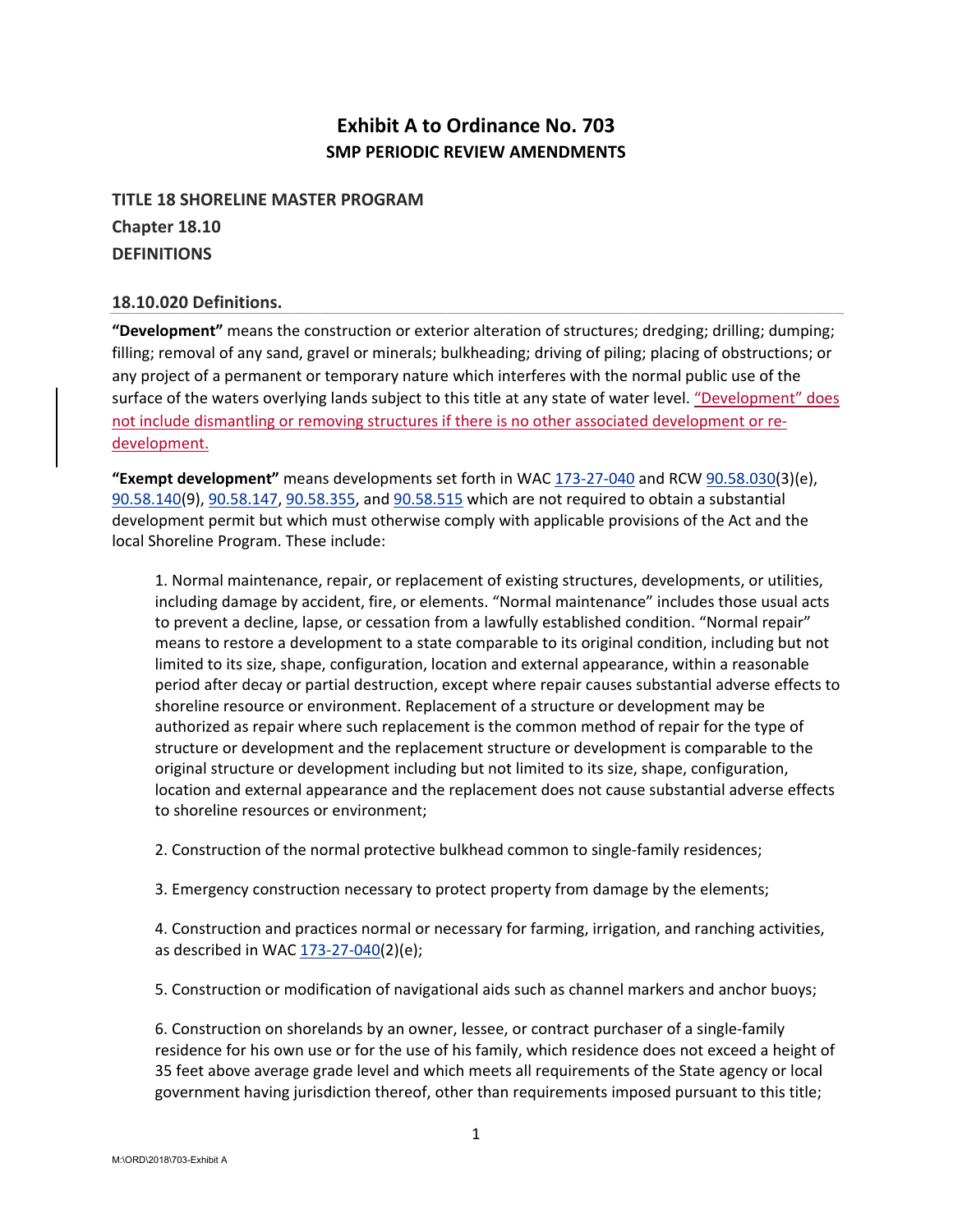7. Construction of a dock, including a community dock, designed for pleasure craft only, for the private noncommercial use of the owner, lessee, or contract purchaser of single- and multiplefamily residences. This exception applies if either:

a. In salt waters, the fair market value of the dock does not exceed \$2,500; or

b. In fresh waters, the fair market value of the dock does not exceed (1) \$20,000 for docks that are constructed to replace existing docks and are of equal or lesser square footage than the existing dock being replaced; or (2) \$10,000 for all other docks constructed in fresh waters. However, if subsequent construction occurs within five years of completion of the prior construction, and the combined fair market value of the subsequent and prior construction exceeds the amount specified in either subsection  $(7)(b)(1)$  or  $(2)$  of this definition, the subsequent construction shall be considered a substantial development for the purpose of this chapter;

8. Operation, maintenance, or construction of canals, waterways, drains, reservoirs, or other facilities that now exist or are hereafter created or developed as a part of an irrigation system for the primary purpose of making use of system waters, including return flow and artificially stored ground water for the irrigation of lands;

9. The marking of property lines or corners on State-owned lands, when such marking does not significantly interfere with normal public use of the surface of the water;

10. Operation and maintenance of any system of dikes, ditches, drains, or other facilities existing on September 8, 1975, which were created, developed, or utilized primarily as a part of an agricultural drainage or diking system;

11. Any project with a certification from the governor pursuant to Chapter 80.50 RCW;

12. Site exploration and investigation activities that are prerequisite to preparation of an application for development authorization under this chapter, if:

a. The activity does not interfere with the normal public use of the surface waters;

b. The activity will have no significant adverse impact on the environment including, but not limited to, fish, wildlife, fish or wildlife habitat, water quality, and aesthetic values;

c. The activity does not involve the installation of a structure, and upon completion of the activity the vegetation and land configuration of the site are restored to conditions existing before the activity;

d. A private entity seeking development authorization under this section first posts a performance bond or provides other evidence of financial responsibility to the local jurisdiction to ensure that the site is restored to preexisting conditions; and

e. The activity is not subject to the permit requirements of RCW 90.58.550;

13. The process of removing or controlling an aquatic noxious weed, as defined in RCW 17.26.020, through the use of an herbicide or other treatment methods applicable to weed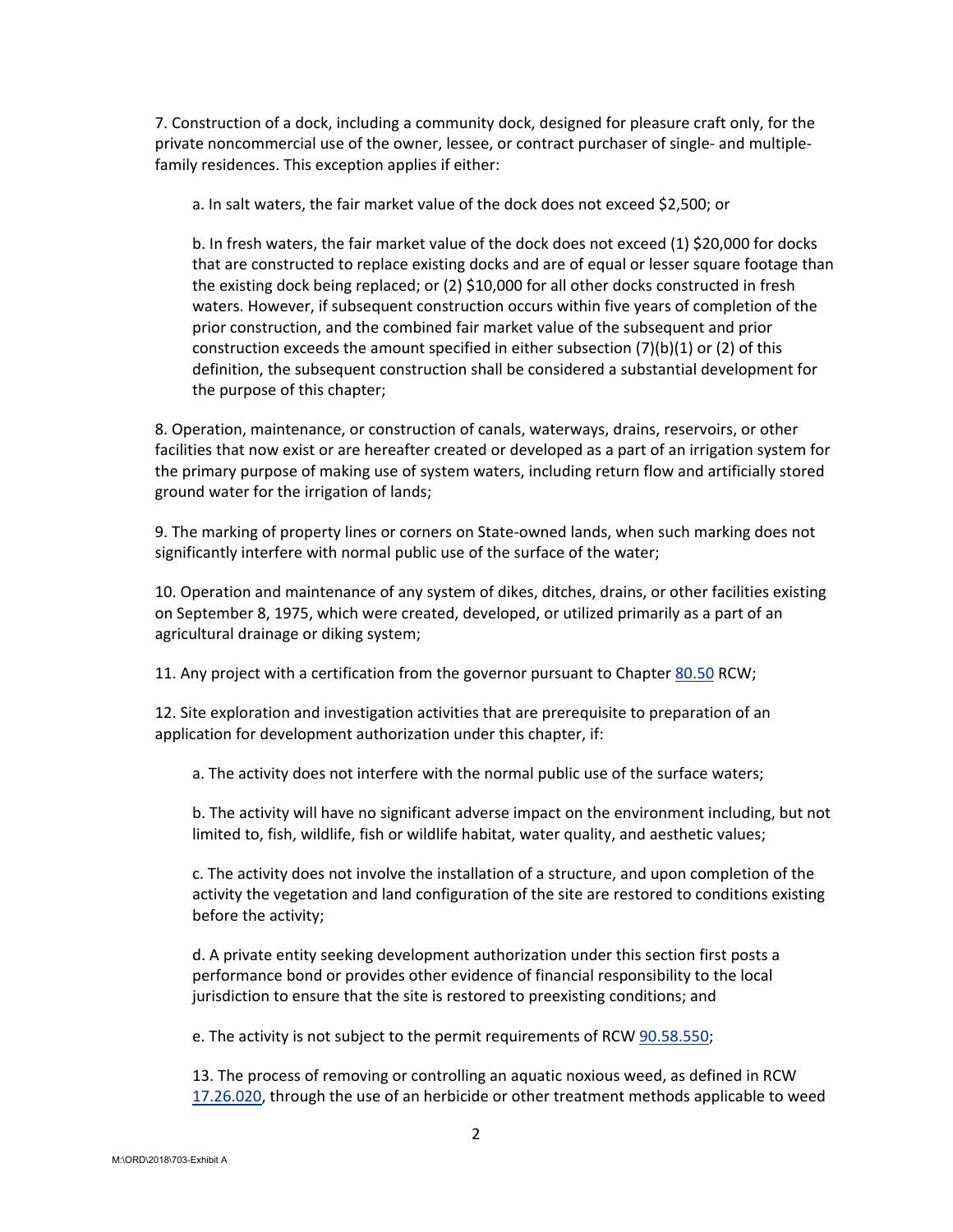control that are recommended by a final environmental impact statement published by the Department of Agriculture or the Department jointly with other State agencies under Chapter 43.21C RCW;

14. Watershed restoration projects as defined in WAC 173-27-040(o);

15. A public or private project, the primary purpose of which is to improve fish or wildlife habitat or fish passage, pursuant to WAC 173-27-040(p);

16. Hazardous substance remedial actions. The procedural requirements of Chapter 90.58 RCW shall not apply to a project for which a consent decree, order or agreed order has been issued pursuant to Chapter 70.105D RCW or to the Department of Ecology when it conducts a remedial action under Chapter 70.105D RCW. The Department shall, in consultation with the appropriate local government, assure that such projects comply with the substantive requirements of Chapter 90.58 RCW, Chapter 173-26 WAC and the local master program.

17. The external or internal retrofitting of an existing structure with the exclusive purpose of compliance with the Americans with Disabilities Act of 1990 (42 U.S.C. Sec. 12101 et seq.) or to otherwise provide physical access to the structure by individuals with disabilities.

**"Flood plain"** is synonymous with one hundred‐year flood plain and means that land area susceptible to inundation with a one percent chance of being equaled or exceeded in any given year. The limit of this area shall be based upon flood ordinance regulation maps or a reasonable method which meets the objectives of the act. means the total area subject to inundation by the base flood including the flood fringe and the floodway areas.

**"Floodway"** means the area that has been established in effective federal emergency management agency flood insurance rate maps or floodway maps. Regardless of the method used to identify the floodway, the floodway shall not include those lands that can reasonably be expected to be protected from flood waters by flood control devices maintained by or maintained under license from the federal government, the state, or a political subdivision of the state. means the channel of a river or other watercourse and the adjacent land areas that must be reserved in order to discharge the base flood without cumulatively increasing the water surface elevation more than one foot, as identified on FEMA FIRM or floodway maps.

**"Substantial development"** means any development of which the total cost or fair market value exceeds \$7,0476,416, or any development which materially interferes with the normal public use of the water or shorelines of the State. (Note: The dollar threshold above is adjusted for inflation by the Washington Office of Financial Management every five years, beginning July 1, 2007, based upon changes in the consumer price index during that time period.) See RCW 90.58.030.

# **Chapter 18.15 ADMINISTRATION**

### **18.15.070 Nonconforming development.**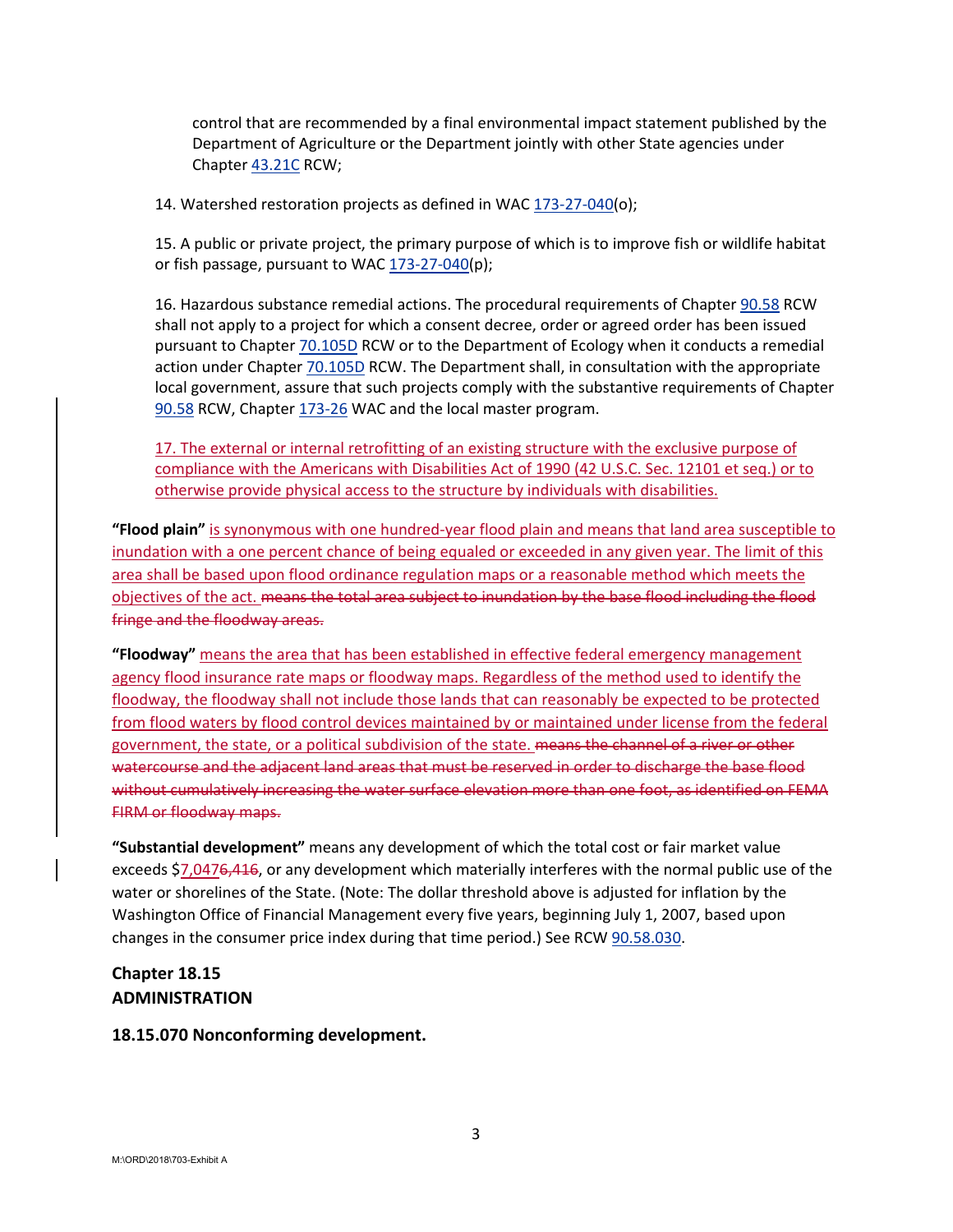A. General Provisions. Uses, lots or structures within the shoreline jurisdiction that do not meet the specific standards of this Shoreline Program shall be regulated pursuant to Chapter 19.80 UPMC, Nonconforming Lots, Uses, and Structures.

B. Continuance. Subject to the provisions of this Shoreline Program, a lot, use or structure lawfully existing prior to the effective date of this Program or any amendment thereto, which is rendered nonconforming by adoption of this Shoreline Program or an amendment, may continue in the manner and to the extent that it existed upon the effective date of this Shoreline Program or amendment, respectively.

C. Nonconforming Development Regulations.

1. Nonconforming lots, uses and structures shall be regulated in accordance with Chapter 19.80 UPMC. In addition to provisions contained therein, the following provisions shall apply within the shoreline jurisdiction:

a. Any actions taken under the provisions of Chapter 19.80 UPMC shall not create adverse impacts to shoreline ecological functions and processes, and shall consider the cumulative impacts associated with the proposed action;

b. Required vegetation conservation areas are provided pursuant to UPMC 18.25.100;

c. Expansion of a nonconforming structure within the required shoreline setback, whether horizontally or vertically, shall be prohibited.

d. The Administrator may authorize expansion of a nonconforming structure, provided:

(1) The expansion is located entirely outside of the VCA, VCA setback, and shoreline setback;

(2) The expansion is consistent with all other provisions of this Shoreline Program; and

(3) The expansion does not increase the degree of nonconformity. If the expansion would comply with subsections  $(C)(1)(d)(1)$  and (2) of this section but increase the degree of zoning nonconformity, a variance would be required pursuant to UPMC  $19.80.050(A)(1)$ . This provision could apply, for example, to a proposal with a front yard setback that complies with all Shoreline Program requirements but requires a zoning variance.

e. Notwithstanding UPMC 19.80.050(A)(2), the Administrator may authorize relocation of a nonconforming structure, provided the structure is brought as closely as practicable into conformance with the applicable provisions of this Shoreline Program.

ef. An expanded or relocated structure for which an administrative authorization has been issued consistent with the criteria listed in subsection  $(C)(1)(d)$  or  $(e)$  of this section shall be considered a legal nonconforming structure and the requirements of this section shall apply as they apply to preexisting nonconforming structures;

fg. A nonconforming use may not be converted to a use that is specifically prohibited in this Shoreline Program; and

 $gh$ . The applicant shall obtain required shoreline permits or approvals prior to construction.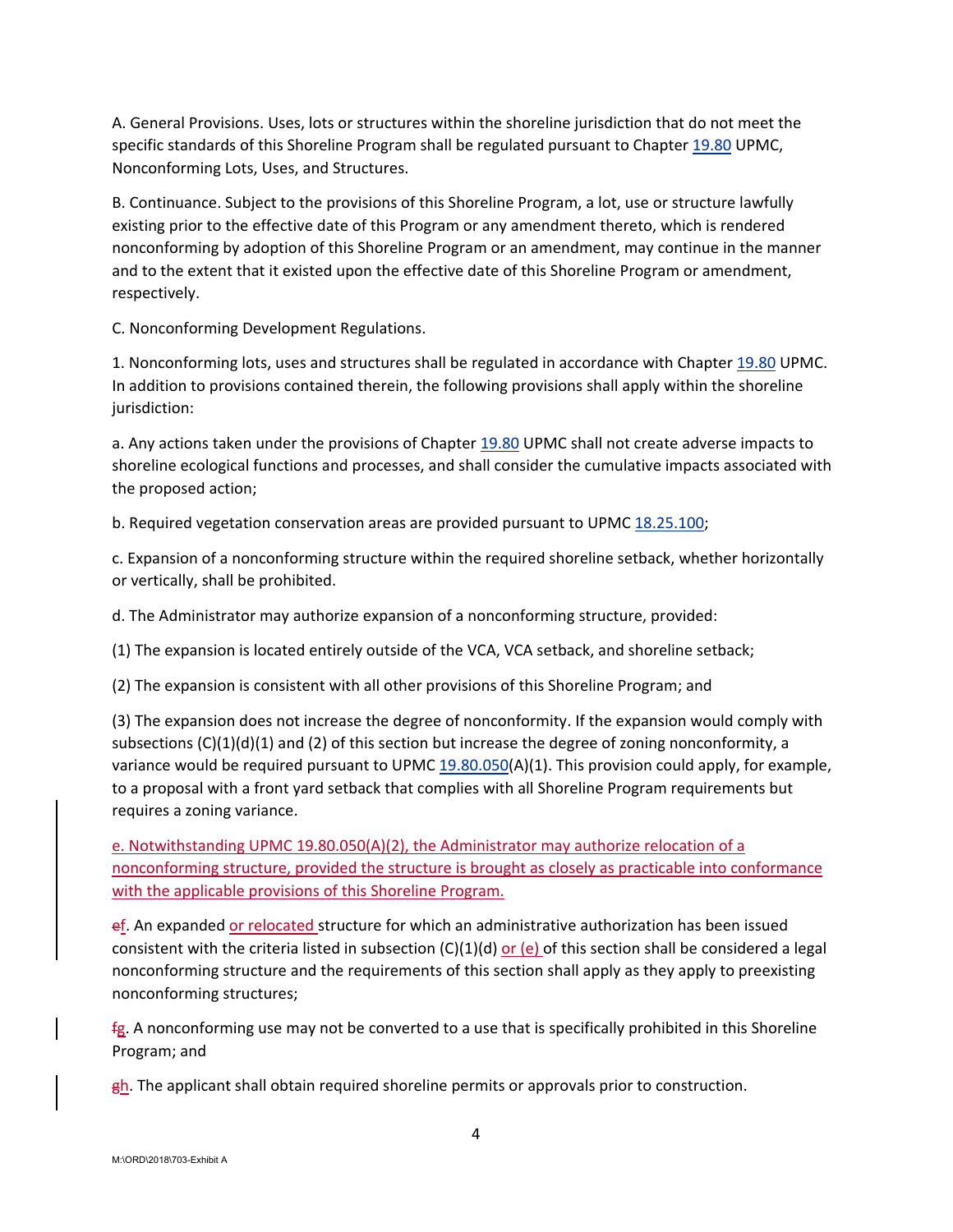2. Existing nonconforming covered moorage may be maintained, repaired, or replaced in accordance with WAC 173-27-040 and the requirements of the Department of Natural Resources.

3. The expansion or resumption of a nonconforming use may be authorized as a shoreline conditional use, provided the applicant demonstrates compliance with the standards in UPMC 18.15.060(A).

4. If a nonconforming use is discontinued for twelve consecutive months or for twelve months during any two-year period, the nonconforming rights shall expire and any subsequent use shall be conforming unless re-establishment of the use is authorized through a shoreline conditional use permit, provided the applicant demonstrates compliance with the standards in UPMC 18.15.060(A) and the permit is applied for within the two‐year period. Water‐dependent uses should not be considered discontinued when they are inactive due to dormancy, or where the use includes phased or rotational operations as part of typical operations.

D. Existing, lawfully established single‐family residences on Day Island, Day Island South Spit and Sunset Beach located closer to the Ordinary High Water Mark than the setback specified in Table 18.30.B shall be considered conforming structures for purposes of this SMP. Such structures may be expanded in accordance with footnotes 30 and 31 on Table 18.30.B, and shall be subject to the substantial destruction provisions in UPMC  $19.80.050(A)(4)$  and (5).

E. Procedure for Development of a Nonconforming Lot.

1. When lot size would prevent development of a nonconforming lot consistent with the applicable shoreline setback requirements, the Examiner may authorize development under the following conditions:

a. A written request for a shoreline variance is received from the project proponent;

b. The development will be located as far landward as possible from the ordinary high water mark; and

c. The decision of the Examiner shall be based upon the shoreline variance criteria found in UPMC 18.15.050(F).

## **18.15.090 Ecology review.**

A. The Department of Ecology shall be notified of any substantial development, conditional use or variance permit decision made by the Examiner or Administrator, whether it is an approval or denial. The notification shall occur concurrently with the transmittal of the ruling to the applicant. When a substantial development permit and either conditional use or variance permit are required for a development, the submittal of the permits shall be made concurrently. After all local permit administrative appeals or reconsideration periods are complete and the permit documents are amended to incorporate any resulting changes, The the Administrator shall mail the permit and file the following items using return receipt requested mail to the Department of Ecology and the Office of Attorney General:

1. A copy of the complete application per WAC 173-27-180;

2. Findings and conclusions that establish the basis for the decision including but not limited to identification of shoreline environment designation, applicable Shoreline Program policies and regulations and the consistency of the project with appropriate review criteria for the type of permit(s);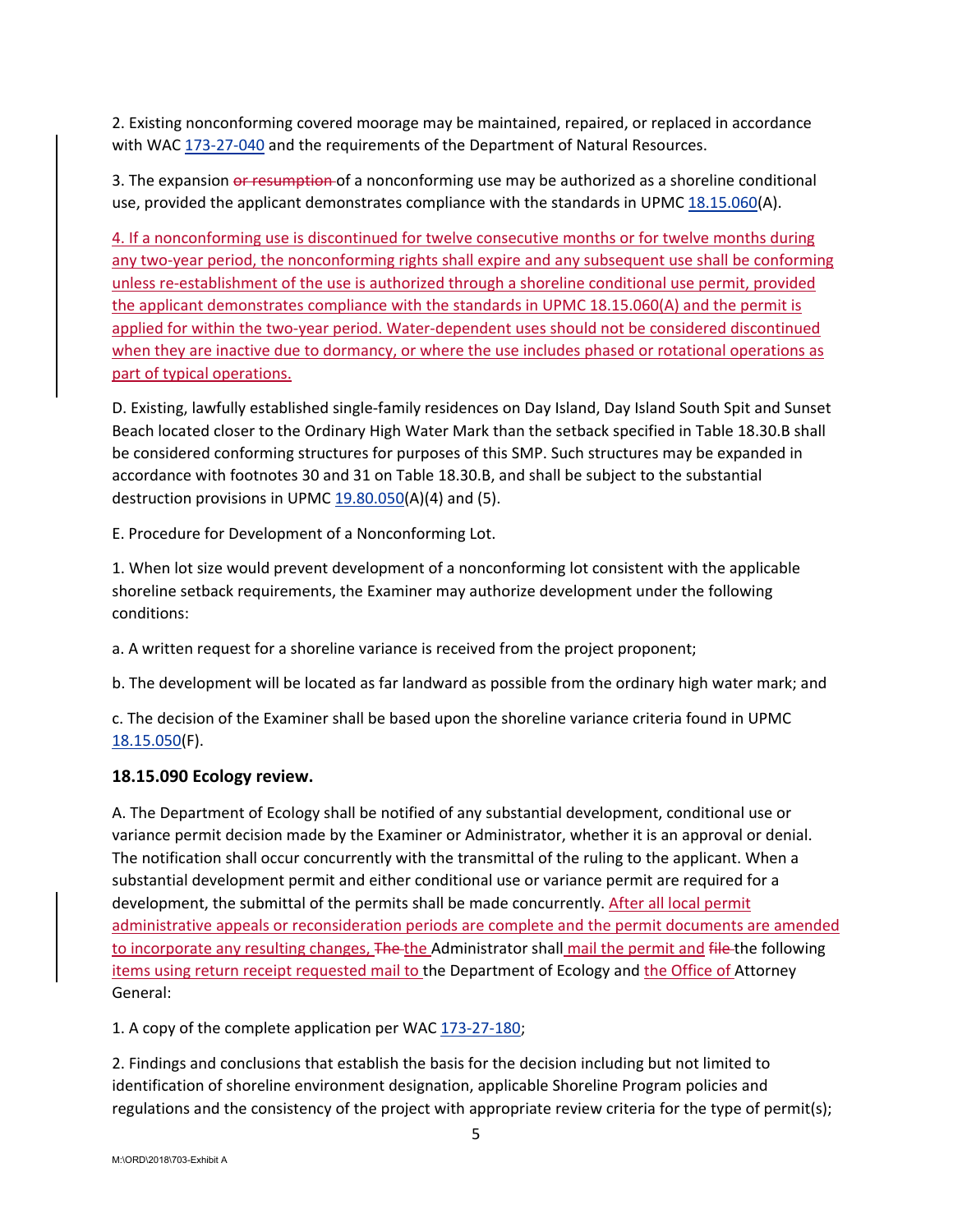3. The final decision of the City;

- 4. The permit data sheet per WAC 173-27-190;
- 5. Affidavit of public notice; and

6. Where applicable, the Administrator shall also file the applicable documents required by the State Environmental Policy Act (Chapter 43.21C RCW).

B. When the project has been modified in the course of the local review process, plans or text shall be provided to Ecology that clearly indicates the final approved plan.

C. If Ecology determines that the submittal does not contain all of the documents and information required by this section, Ecology shall identify the deficiencies and notify the City and the applicant in writing. Ecology will not act on conditional use or variance permit submittals until the material requested in writing is submitted to them.

D. Ecology shall convey to the City and applicant its final decision approving, approving with conditions, or disapproving the permit within 30 days of the date of submittal by the City. The Administrator will notify those interested persons having requested notification of such decision.

E. Ecology shall base its determination to approve, approve with conditions or deny a conditional use permit or variance permit on consistency with the policy and provisions of the SMA, the criteria listed in Chapter 173‐27 WAC and this Shoreline Program.

F. Consistent with RCW 90.58.140(6), the state's Shoreline Hearings Board twenty-one day appeal period starts with the date of filing, which is defined below:

- 1. For projects that only require a substantial development permit: the date that Ecology receives the City's decision.
- 2. For a conditional use permit or variance: the date that Ecology's decision on the conditional use permit or variance is transmitted to the applicant and City.
- 3. For substantial development permits simultaneously mailed with a conditional use permit or variance to Ecology: the date that Ecology's decision on the conditional use permit or variance is transmitted to the applicant and the City.

G. No construction pursuant to a shoreline substantial development permit, shoreline variance, or shoreline conditional use authorized by this Shoreline Program shall begin or be authorized, and no building, grading or other construction permits shall be issued by the City until 21 days from the date of filingreceipt by the applicant and the City of Ecology's decision or until all review proceedings are terminated.

### **18.15.130 Developments not required to obtain shoreline permits or local reviews**

Requirements to obtain a shoreline substantial development permit, conditional use permit, variance, letter of exemption, or other review to implement the Shoreline Management Act do not apply to the following: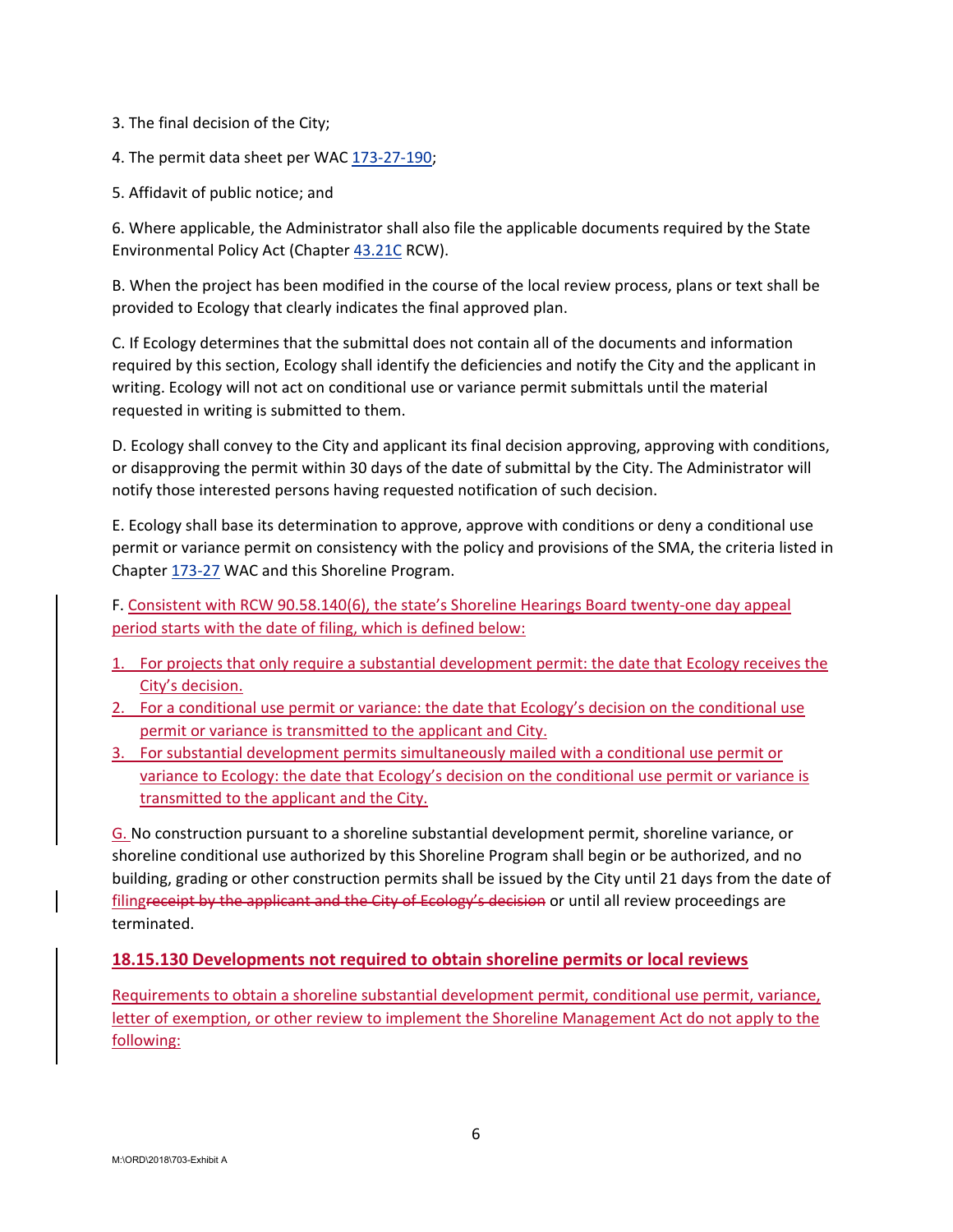- A. Remedial actions. Pursuant to RCW 90.58.355, any person conducting a remedial action at a facility pursuant to a consent decree, order, or agreed order issued pursuant to chapter 70.105D RCW, or to the department of ecology when it conducts a remedial action under chapter 70.105D RCW;
- B. Boatyard improvements to meet NPDES permit requirements. Pursuant to RCW 90.58.355, any person installing site improvements for storm water treatment in an existing boatyard facility to meet requirements of a national pollutant discharge elimination system storm water general permit;
- C. WSDOT facility maintenance and safety improvements. Pursuant to RCW 90.58.356, Washington State Department of Transportation projects and activities meeting the conditions of RCW 90.58.356 are not required to obtain a substantial development permit, conditional use permit, variance, letter of exemption, or other local review;
- D. Projects consistent with an environmental excellence program agreement pursuant to RCW 90.58.045; and
- E. Projects authorized through the Energy Facility Site Evaluation Council process, pursuant to chapter 80.50 RCW.

## **TITLE 19 ZONING**

# **Chapter 19.80 NONCONFORMING LOTS, USES, AND STRUCTURES**

### **19.80.040 Nonconforming uses.**

The party asserting the existence of a lawful nonconforming use has the burden of establishing that as of August 31, 1995, the effective date of the ordinance codified in this chapter, or subsequent revisions or amendments, the use was either consistent with the zoning provisions or was a pre‐existing legal nonconforming use.

A legal nonconforming use may be continued; provided, that:

A. The nonconforming use is not replaced by a conforming use. If replaced by a conforming use, the nonconforming use may not thereafter be resumed.

B. Abandonment Vacation or Discontinuation. A nonconforming use may be continued by successive owners or tenants where the use is not vacatedcontinues unabandoned. If the use is vacated or discontinued for 12 consecutive monthsceases for a period of more than one year, the subsequent use of the land shall be conforming.

C. Expansion on Land, in Buildings or Structures. The nonconforming use shall not be enlarged, increased, expanded or extended to occupy a greater area of land, building or structure than was occupied on the date the use became nonconforming; except, if the nonconforming use is an accessory use and the principal use is a conforming use, the conforming principal use may expand so long as the nonconforming accessory use is not made more nonconforming.